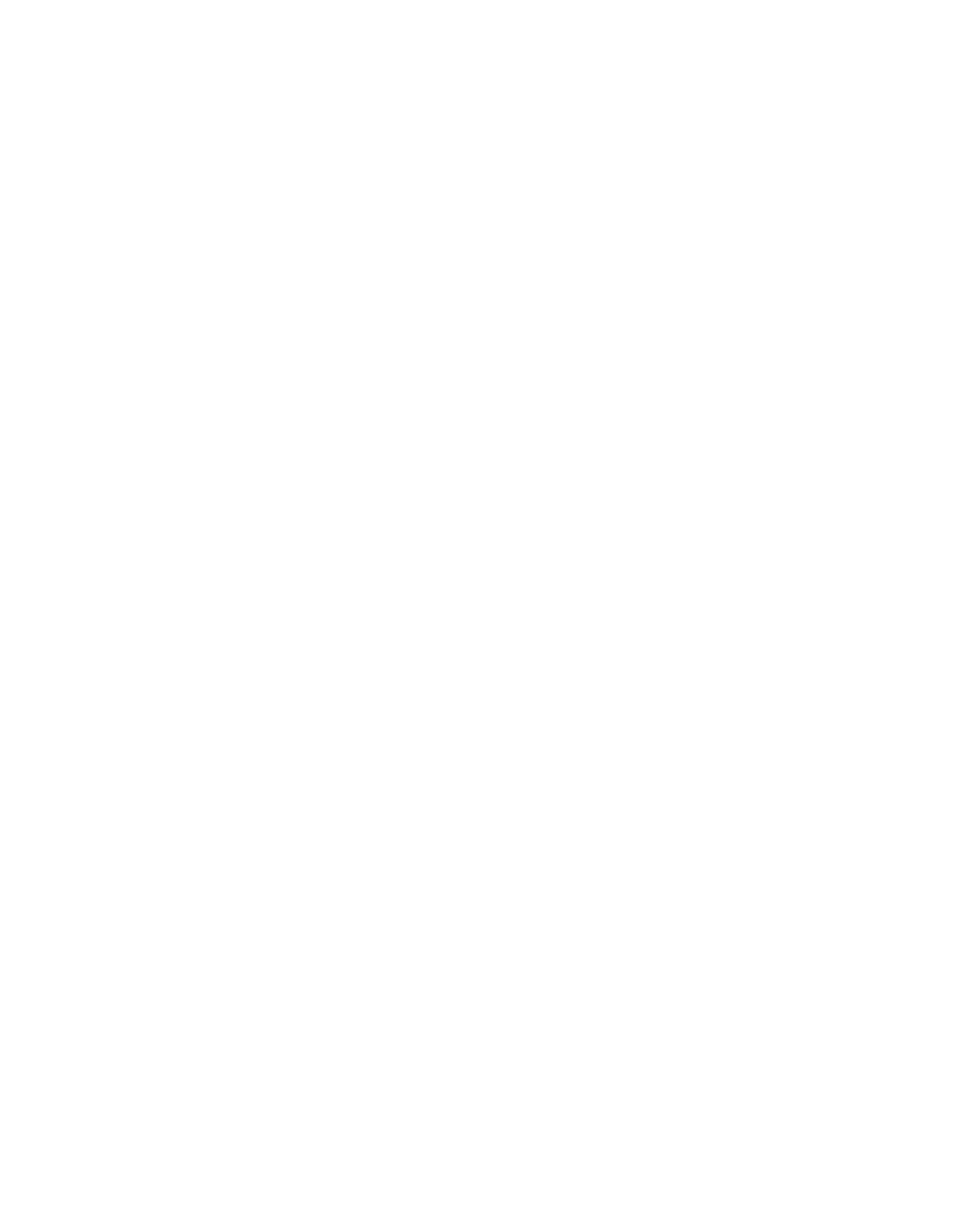### **Contents**

| Overview               | 5  |
|------------------------|----|
| Background             | 5  |
| Getting Started        | 6  |
| Sample Invitation      | 7  |
| Conducting the Meeting | 8  |
| Sample Agenda          | q  |
| After the Meeting      | 11 |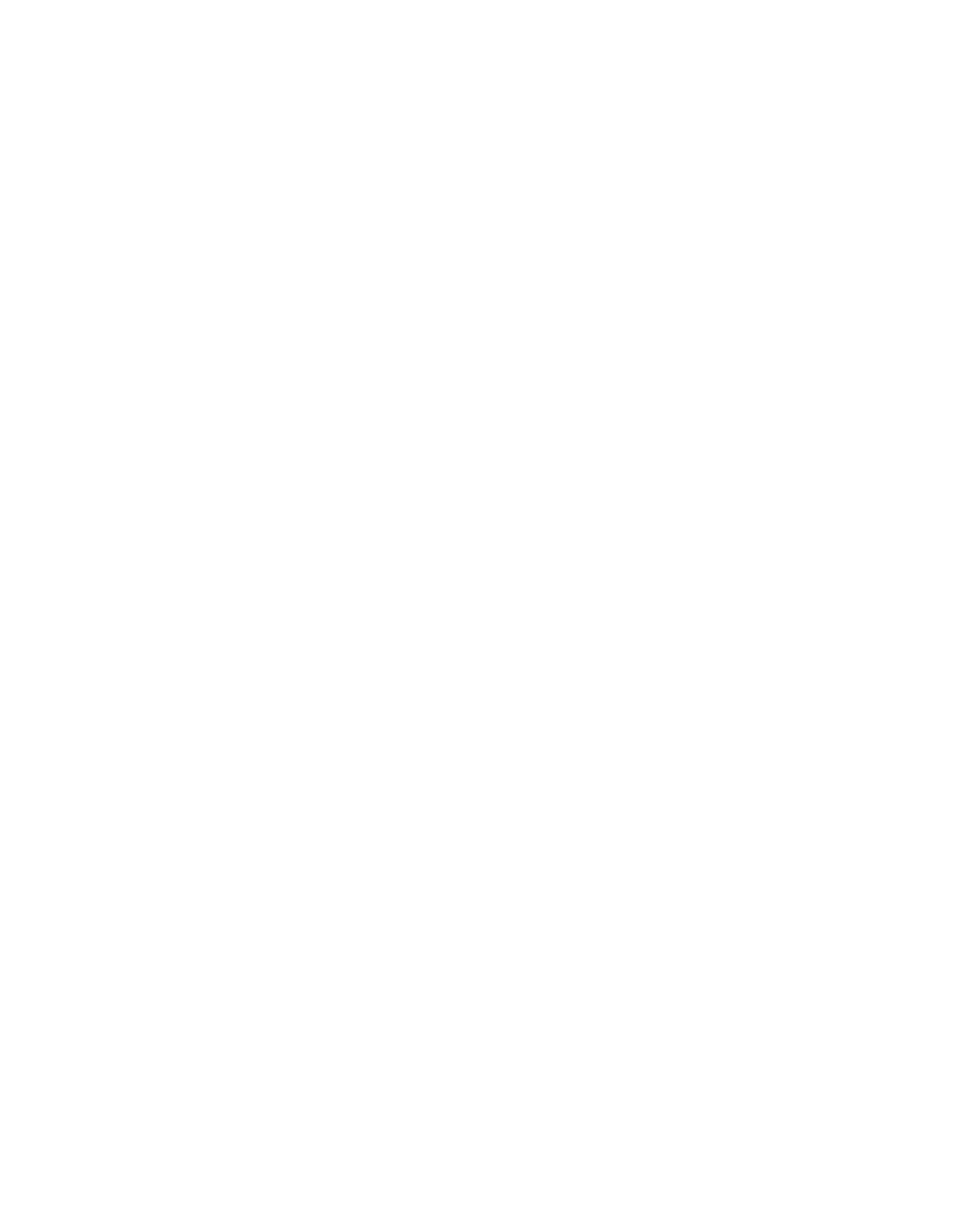## **Overview**

This tool kit outlines a strategic planning process designed to assist state and local advocates interested in advancing comprehensive sexuality education in America's public schools. The process outlined in this tool kit is based on a two-day strategic planning meeting that was held in December 2008 as part of the Future of Sex Education (FoSE) Project and created in response to inquiries from sexuality educators and advocates to implement something similar in their state/community.

The Future of Sex Education Project began in July 2007 when staff from Advocates for Youth, Answer and SIECUS first met to discuss the future of sex education in this country. At the time, each organization was looking ahead to the possibility of a future without federal abstinence-only-until-marriage funding and simultaneously found themselves exploring the question of how best to advance comprehensive sex education in schools.

In May of 2008, Advocates, Answer and SIECUS formalized these discussions with funding from the Ford, George Gund and Grove Foundations, and the FoSE Project was launched. It was decided then that the purpose of the project would be to create a national dialogue about the future of sex education and to promote the institutionalization of comprehensive sexuality education in public schools. Public schools were specifically chosen because they represent venues at which most young people can be reached.

Subsequently, *The Future of Sex Education in America's Public Schools* report was released. This report represents the culmination of interviews and/or written comments from over 75 individuals in response to a draft document of the same name and a two-day planning meeting held in December 2008. That meeting, attended by 40 individuals from a variety of organizations and funding institutions, resulted in the foundation of a strategic framework for implementing effective sexuality education programming in public schools nationwide.

Currently, there is a lot of exciting work happening around the country in support of sex education – even in the midst of significant economic challenges. Recognizing that work at the state and local level is absolutely essential in affecting change in individual classrooms, this tool kit is aimed at helping states and local/regional organizations initiate their own strategic planning process. The process described in this tool kit can be helpful in:

1. Identifying key stakeholders (i.e., public education, public health, youth development, funding communities) and building a broader coalition of sexuality education supporters.

- 2. Cultivating a shared understanding and knowledge by bringing these key stakeholders together.
- 3. Moving efforts forward regardless of what stage a state or community is in – taking action on the heels of a policy victory, seeking to advance implementation efforts already underway or preparing to initiate sex education in their state or community for the first time.

### BACKGROUND

Sexuality education encompasses a broad umbrella of topic areas and activities for different age groups, audiences (i.e., parents, young people) and settings (i.e. churches, community-based organizations, schools). For the purposes of this tool kit, the focus is limited to Pre-K through Grade 12 public school students and all of the adults involved in providing sexuality education in this setting: school administrators, teachers, educators, parents, and others.

As such, the underlying goal on which this document is based is for every young person in public schools to have developmentally, culturally and age-appropriate comprehensive sexuality education in Pre-K through Grade 12.

It also assumes the following definition of comprehensive sexuality education:

A planned, sequential, Pre-K – 12 curriculum that is part of a comprehensive school health approach which addresses age-appropriate physical, mental, emotional and social dimensions of human sexuality. It should allow students to develop and demonstrate developmentally appropriate sexual health-related knowledge, attitudes, skills and practices. The curriculum should be designed to motivate and assist students to maintain and improve their sexual health by delaying sexual initiation, preventing disease and too-early pregnancy and reducing sexual health-related risk behaviors. The comprehensive sexuality education curriculum should include a variety of topics, including anatomy, physiology, families, personal safety, health relationships, abstinence, pregnancy and birth, sexually transmitted diseases (including HIV), contraceptives, sexual orientation, pregnancy options, medical literacy and more. It should be medically accurate, and provided by qualified, trained teachers.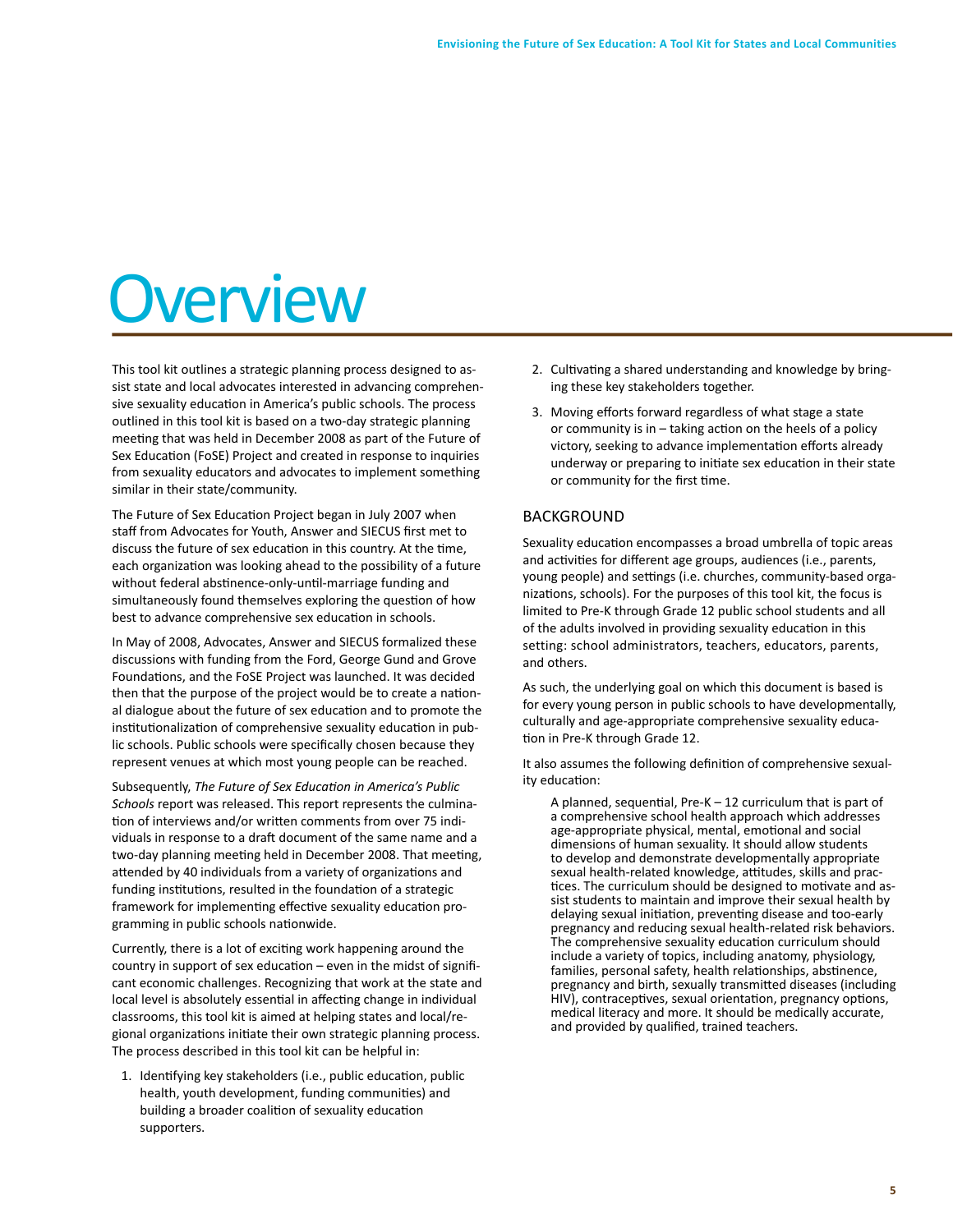## Getting Started

To begin a strategic planning process, it is helpful to consider the current environment, how you are going to plan and implement this process to ensure maximum participation and learning, as well as the logistics of the actual strategic planning meeting and follow-up. Here are some questions to reflect on to help get started:

- 1. What is the current status of sexuality education in your state, community, and/or school district? What are the existing policies and practices? Are these policies and practices in alignment with one another?
- 2. How committed is your state or community to improving the status of comprehensive sex education in your public schools? What are the current political, economic and educational climates? What are the opportunities for/barriers to moving forward?
- 3. With this information in mind, what do you hope to accomplish by conducting a strategic planning session on the future of sex education in your state/community? Your answer to this question becomes the goal of your strategic planning process. For example, it could be to develop a strategic direction that will advance implementation of school-based comprehensive sexuality education in a particular school, district, region or state. It could be limited to creating a specific policy priority or to building an infrastructure to support schools and their implementation efforts. You could decide that the goal of the planning process is to increase understanding among school administrators and staff about the existing state policy and how to build their school's capacity to meet the sex education requirements.
- 4. Whatever the goal, be sure to be clear in advance, include the stated goal on the meeting invitation and facilitate any meetings with that goal always in mind.

Because this should be a planning effort done in coalition with other organizations, consider the following:

1. Who are the key partners that should be involved in organizing this effort? Generally, you are likely to begin with the obvious partners for whom comprehensive sexuality education is already a priority. This may include local school staff (i.e., teachers, nurses and counselors), youth-serving organizations, local or state teen pregnancy organizations or coalitions, Planned Parenthood affiliates and/or other family planning organizations, local health departments, ACLU affiliates, AIDS service organizations or other community-based

organizations. This group does not have to be more than 5-7 people.

- 2. Who will be serving as the convener of the planning effort? Typically one or two individuals take on this responsibility. You will need to discuss who will prepare agendas, organize meetings, take and disseminate notes, etc.
- 3. How will the planning group work together? Again, because this is done best when it is a coalition of groups, think about how you will make decisions. Will you vote or work toward consensus on things like the agenda and invitation list? With whom should the final decision rest should there be disagreement?
- 4. If you already have a coalition, how can this effort be incorporated into the existing work of that group? Should a separate coalition or working group be established in order to bring in additional partners? Can a strategic planning effort about advancing sex education in public schools be connected with an existing conference or other convening?
- 5. What are you going to call this effort? It could be the "Future of Sex Education in \_\_\_\_(fill in locale)". Perhaps it is something along the lines of "envisioning healthier students" or "promoting coordinated school health for every student." Whatever you call it, the name should reflect your goals, the current climate in your state and/or community, and what you believe will ensure maximum involvement and participation.
- 6. What is the scope of your efforts to advance comprehensive sex education? Will you be working at a local, regional or state-wide level? Will the plan be focused on policy/advocacy efforts or in-school implementation strategies? Knowing the answer to this will impact who should be invited to the actual strategic planning meeting.
- 7. Who should be invited? Given that the focus is on implementing comprehensive sexuality education in school-based settings, consider inviting the following:
- a. Relevant staff at state governmental agencies including departments of education and health and/or human services. Even if your effort is a local one, staff working at the state level can provide important networks within the state and nation-wide. For example, your state department of education's HIV/AIDS Coordinator, Curriculum Director and/or Coordinated School Health Program Manager can serve as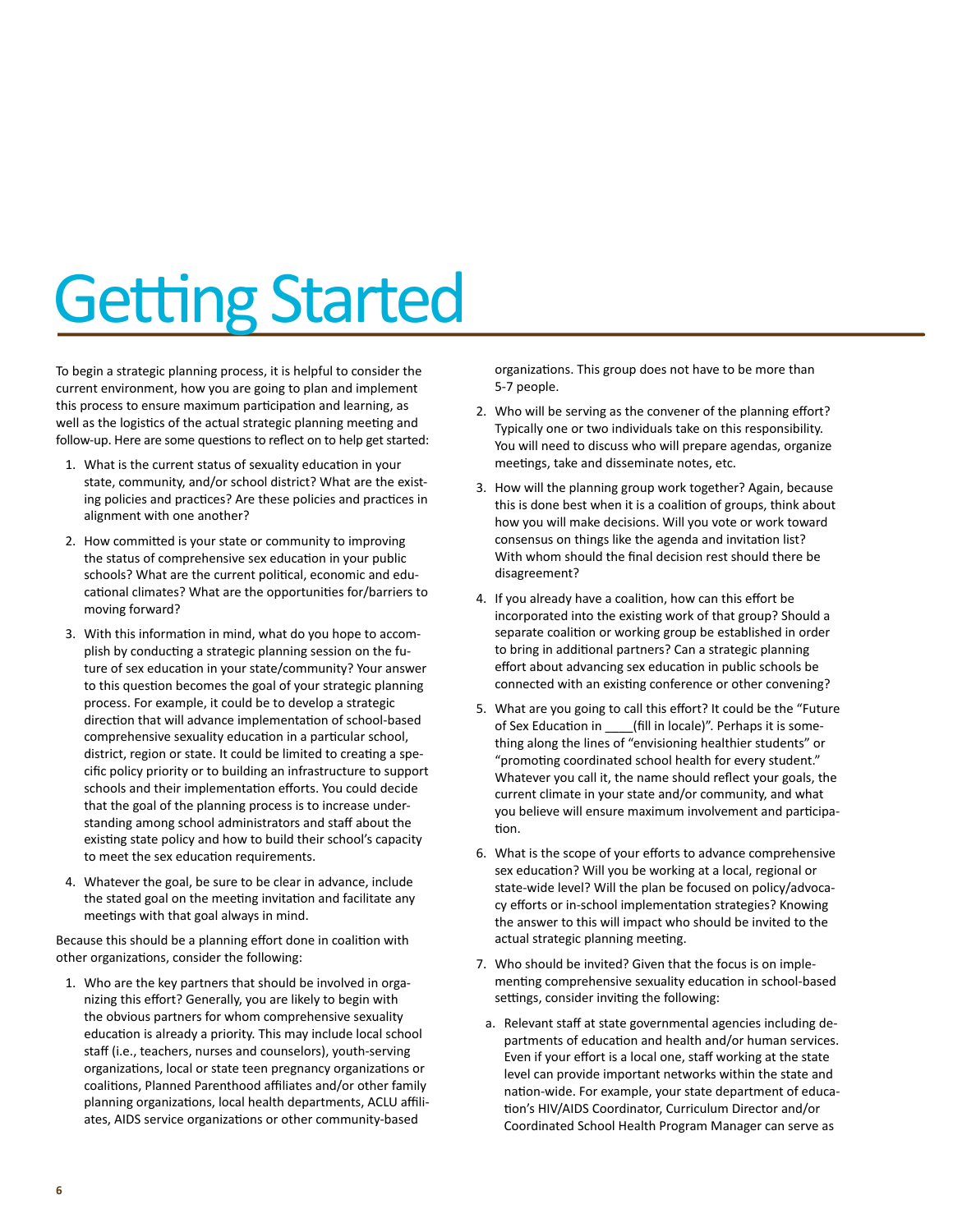### **Envisioning the Future of Sex Education: A Tool Kit for States and Local Communities**

important connectors between the state's school districts, the department of education and Centers for Disease Control and Prevention's Division of Adolescent School Health;

- b. Relevant staff at county or city health and human service departments who may be working in public schools;
- c. Superintendents, principals, curriculum supervisors, teachers, school nurses and school counselors;
- d. Representatives from other state or local public education related institutions. For example, your state's board of education, association of school administrators, Parent Teacher Association, state education association, or at the local level, representative(s) from the local school board;
- e. Parents;
- f. Students (currently enrolled in school as well as those who have recently graduated);
- g. Religious/faith-based leaders;
- h. Community-based organizations working to advance adolescent sexual health (i.e., a local family planning provider, Planned Parenthood or other service organization). Here are two other organizations that may or may not be relevant depending on your state/community:

i. American Cancer Society which is working to advance school health through their National School Health Education Standards

ii. HIV Prevention Community Planning Groups which are charged with developing a community driven plan to address HIV prevention;

- i. Advocacy organizations working to advance adolescent sexual health (i.e., ACLU);
- j. Community- and state-focused funders who are committed to improving public education and health outcomes for young people;

k. Researchers familiar with your state and local area (i.e., epidemiologists from the state health department, faculty at a local university, etc.).

Remember that the more people you invite to participate in the strategic planning meeting, the more challenging it may be to manage the agenda. Twenty to thirty participants is ideal.

Also, a special note about having funders participate: It is important to be clear from the beginning—to both funders and other participants—that funders are being invited to participate and not to evaluate current or potential grantees. In addition, nonfunder participants should be discouraged from advancing their own organizational agendas. The goal is to create an environment in which all individuals can freely share their thoughts and ideas recognizing that the whole of the effort is greater than any one organizational agenda.

- 8. Revisit your stated goal from question #2. Next, determine the objectives of the meeting. At the end of the day, what do you want to have accomplished?
- 9. What is the agenda? A sample agenda for a one-day meeting follows. If you have more time, you can always increase the amount of time for the small groups to more fully flesh out their work.
- 10.Who can manage logistics? Space, invitations, registration, name tags, note taking during the event, and dissemination of notes afterwards are just a few of the logistical tasks that will need to be managed.
- 11.How will you cover the costs of the meeting? There are three items that may be costly—space, food and a meeting facilitator. You'll need to discuss whether any or all of these items can be donated as an in-kind contribution. If not, you'll need to prepare a budget and devise a plan to raise the necessary funds to cover these expenses.

### **Sample Invitation:**

Envisioning the Future of Sex Ed in Letture and the Future of Sex Ed in

DATE, TIME, PLACE

It is our pleasure to invite you to a strategic planning session for the future of sex education in (or other name). (Names of convening organizations here) have been working together to plan this meeting which will include representatives from (select or add to list that follows): state departments of education, teachers, school administrators, policy makers, youth, funders, sexuality educators, researchers, AIDS organizations, and state coalition leaders. (See attached list of invited participants.)

The purpose of this meeting is to\_\_\_\_\_\_. We will address (select or add to list that follows) policy, advocacy, research, teacher preparedness and training and classroom resources. This meeting is by invitation only (no substitutes) and we hope you will join us. Should you have any questions, please contact \_\_\_\_ at \_\_\_\_.

Sincerely,

(Names of conveners here)

(Attach via email or mail a copy of the agenda, list of invited participants, registration information (form, email, number to call) and directions to the meeting facility.)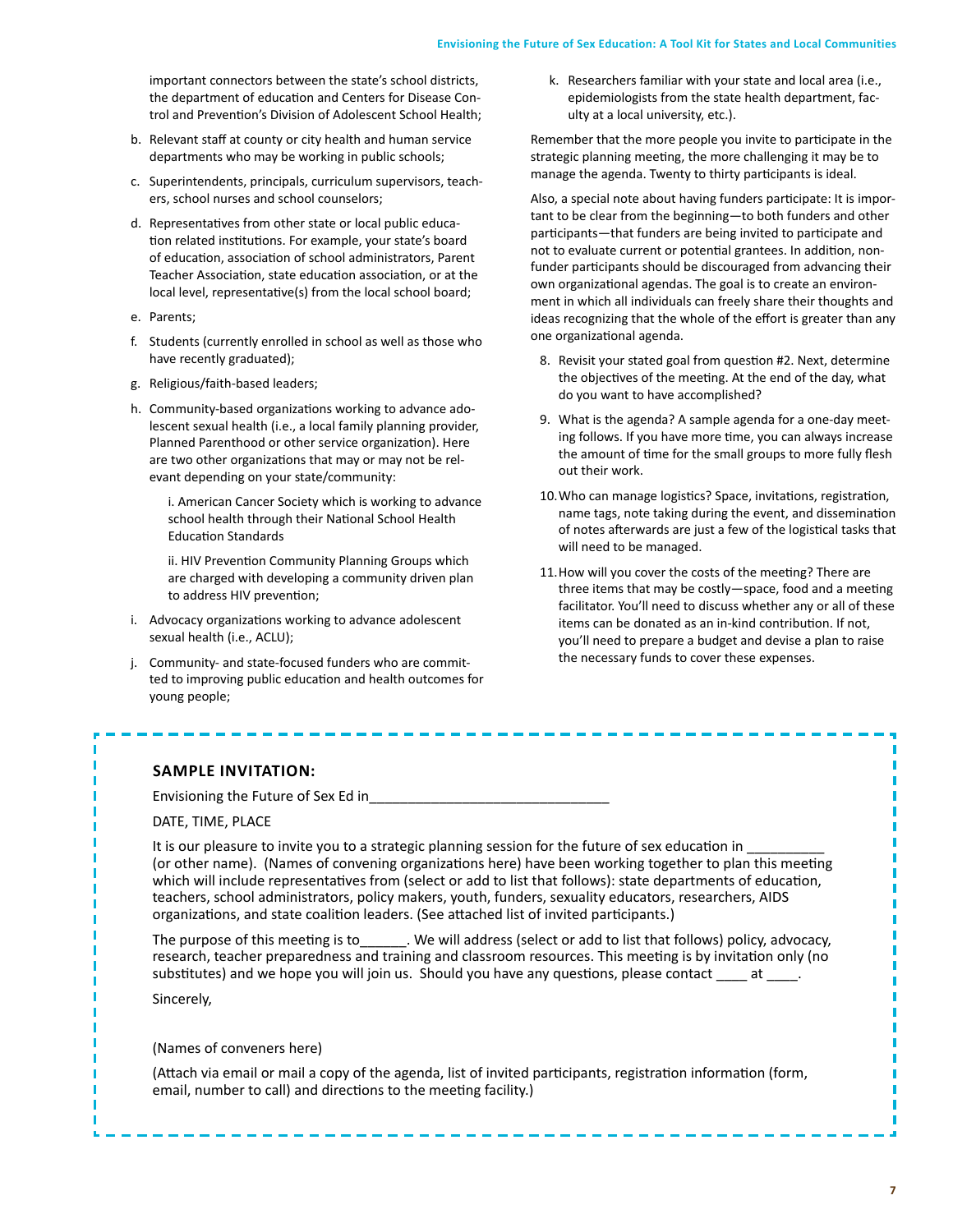## Conducting the Meeting

This sample agenda is very full. To move through the agenda in the time allotted, it is very helpful to have a facilitator. The facilitator's job is to guide the process and conversations toward the defined goal and objectives, to ensure participation, to build and maintain rapport among participants, to encourage the open expression of diverse points of view and to keep to the allotted time.

One of the most notorious ways for an agenda to get derailed is to spend too much time on introductions. It seems like a small thing, but without clear guidance from the facilitator, introductions can take up a lot of time. Ask people to simply state their name and affiliation. If you anticipate having many new people together in the room, consider sending out the list of attendees in advance so that people will at least be familiar with names and organizational affiliations. You should also make this list available to each participant as they register. You can also facilitate introductions and build rapport by inviting people to come early for a meet-and-greet over a continental breakfast, by encouraging them to network during lunch, by asking them to reintroduce themselves (quickly) when they get into their small groups, and by having everyone state their name/organizational affiliation each time they address the large group.

Registration can be "self check-in," meaning participants can pick up their name tag and materials for the day. Again, materials should include a list of participants, as well as the agenda and any speaker handouts.

The meeting space should allow for large group discussion as well as areas for break-out groups. Groups will need plenty of flip chart paper, markers, and masking tape. Having extra pens and notepads is also a good idea.

At the end of the meeting, allow a few minutes for participants to complete an evaluation form. Here are some sample sentence stems you can have participants complete on your evaluation:

- The most valuable part of this meeting to me was...
- I wish that…
- I still have questions/concerns about…
- Beyond the report of today's meeting, I'd like the next step in this process to be…
- Something I'd like the meeting conveners to know is...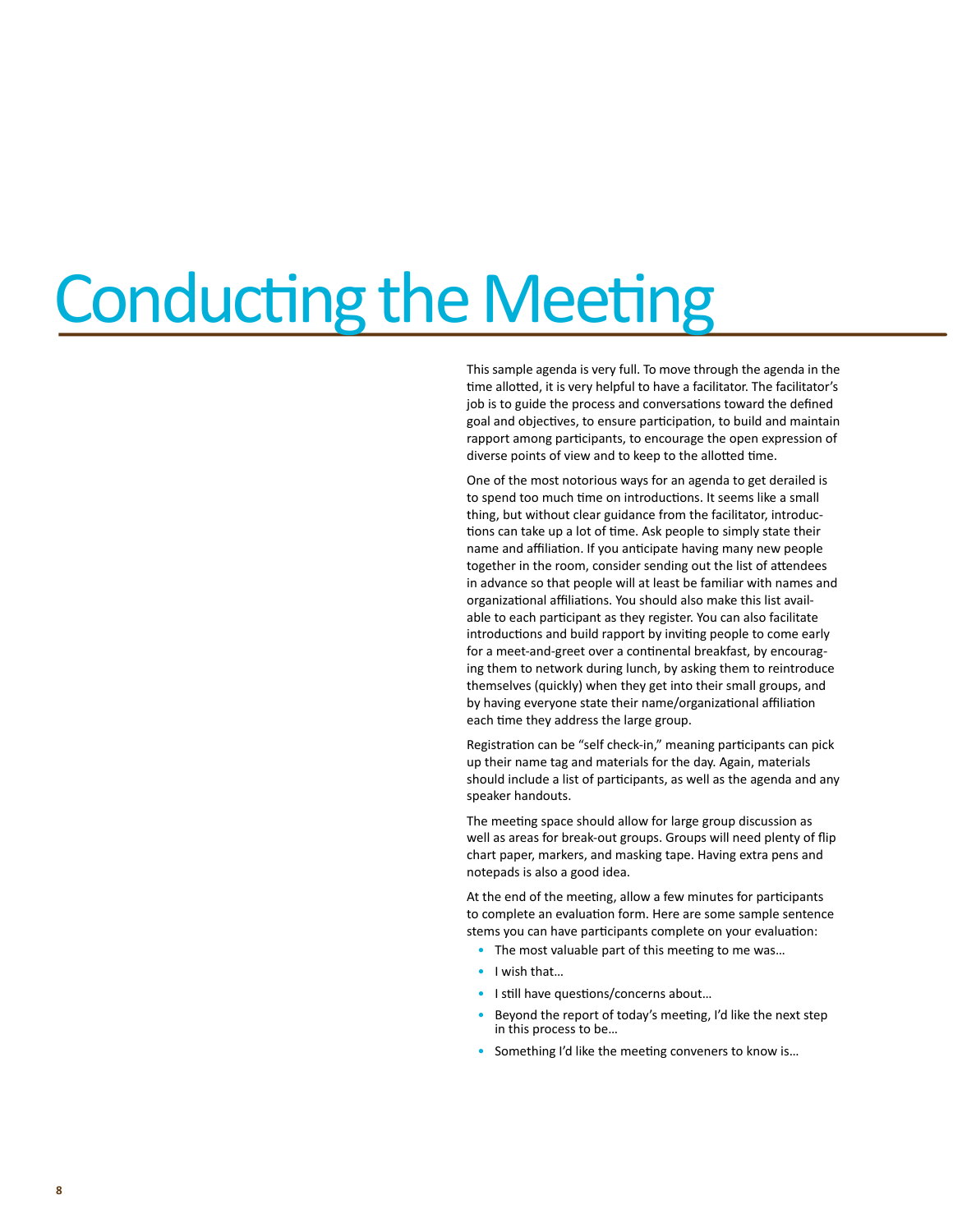### **Sample Agenda (one day meeting)**

| 45 minutes | Welcome, Introductions and Focusing or Ice Breaker Activity |
|------------|-------------------------------------------------------------|
| 15 minutes | Goal, Objectives and Agenda for the Day                     |

1 hour Current Environment around Sexuality Education

*This portion of the agenda is important for laying the foundation for the remainder of the day. Depending on the scope of your efforts, you may decide to ask some of the participants to share their perspectives as part of a panel format. Here is one example of how you might organize this section of the agenda:*

> Speaker 1: National – What is happening at the national level? Consider inviting a representative from Advocates for Youth, Answer or SIECUS to provide an overview.

Speaker 2: State – What is happening at the state level? This should, at a minimum, include an overview of any state law or mandate (or pending legislation) pertaining to sex education, content standards for health and/or sexuality education, teacher certification and/or professional development requirements, etc. From an implementation perspective, it should include any information you have about what school districts presently are teaching in sex education, including the age at which specific topics are being taught, and the background of the professionals who are teaching those topics.

Speaker 3: Local – What is the curriculum or what are the materials being taught in your local schools? Who are the key supporters of sex education? What local data do you have?

Speaker 4: Opportunities for and barriers to for moving forward. In terms of opportunities, are there key partnerships in place, frameworks for advancing implementation (i.e., existing curriculum, training mechanism, etc.)? Barriers should address the funding climate, public support (real and perceived), opposition groups/individuals that may become mobilized, etc.

### 30-45 minutes Small Group Set-Up

*Decide how you want to break into smaller groups and what the task of each small group will be. Here are three suggestions for how to accomplish this:*

> 1. Building from the discussion about opportunities and barriers, prioritize and rank the opportunities and barriers to determine the topics to be discussed in small groups. For example, an opportunity could be an existing policy in support of sex education. A small group could begin deliberating about how to build on this opportunity and strengthen it. A barrier may be lack of school administration support. Another small group could come up with some realistic strategies for overcoming this barrier. Keep in mind that it is okay if a priority is identified for which the group needs more information. In this case, the job of the small group will be to come up with the relevant questions, a process for answering them and a procedure for how they will report back to the group.

2. Divide the group into smaller groups by "essential elements" including:

a. Advocacy, including administrative (i.e., pushing for implementation of existing laws/regulations), grassroots community mobilization and legislative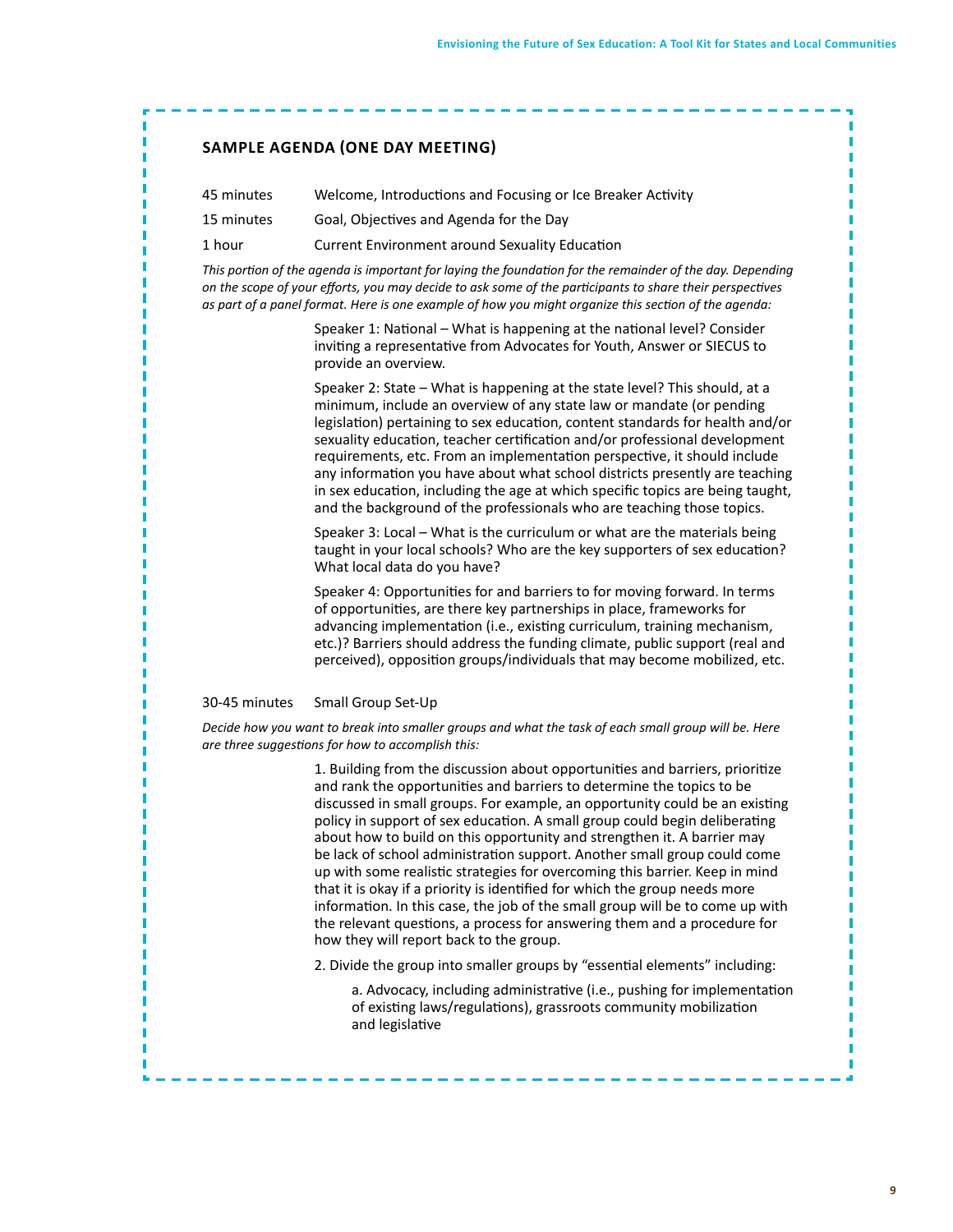b. Implementation, including teacher training, curriculum and resource development, and capacity-building

c. Funding, including public and private sources of support

3. Divide into smaller groups by first identifying possible interventions. These could include introducing legislation, expanding standards to include sexuality education, building a cadre of trainers to build capacity of teachers to deliver sexuality education effectively, and so on. After making a list of possible interventions, assign each small group one intervention. If there is a longer list of interventions, charge the group with prioritizing them and divide into smaller groups accordingly.

*Regardless of how you organize the small groups, there should be no more than four or five small group discussion topics/goals. Also, small groups should comprise a mix of participants. It would be easy, for example, for the educators to migrate toward the school-based implementation group. Including a teacher, however, in a discussion about advocacy could benefit those who are more familiar with advocacy than*  with implementation. To do this effectively, consider assigning people to groups in advance denoting *(with a number on their name tag, for instance) whether they represent an advocacy group, implementer, funder, researcher, etc. When it comes time to break into small groups, it will be easier to make sure that these groups have a diverse representation of viewpoints and experiences.*

### LUNCH (30 minutes)

### 1 hour Small Group Discussions and Information Synthesis

*It helps to provide some guidance to each group about what they will need to report on at the conclusion of their time together. These reports could include things like key objectives for the short-, mid- and long-term, issues that need further investigation, indicators and measures of success, potential partners, etc.*

### 1+ hour Small Group Report Outs

*It is important to be clear in advance what you want the small groups to report on. For example, you may consider asking each small group for their top five prioritized actions or recommendations.*

### 30 minutes Next Steps & Closure

*It is essential to leave this meeting with a clear sense of next steps, the identification of who is responsible for completing those next steps, how you will communicate with one another (i.e., via a listserv), when you will convene again, etc.*